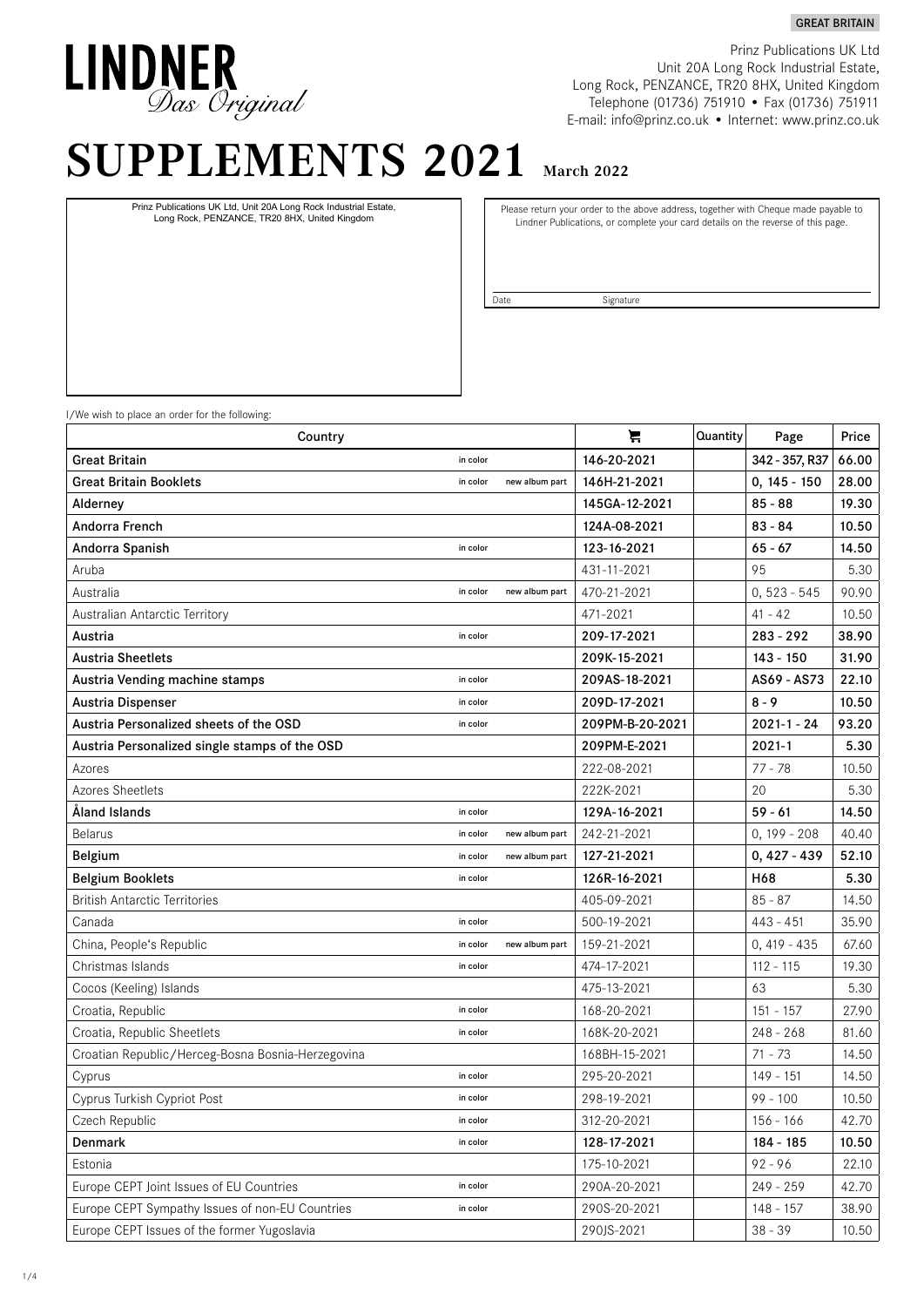| Country                                                                         | ਸ਼              | Quantity       | Page            | Price       |                            |       |
|---------------------------------------------------------------------------------|-----------------|----------------|-----------------|-------------|----------------------------|-------|
| Europe special territories Other Europe Issues and NORDEN                       | in color        |                | 290M-16-2021    |             | $112 - 113$                | 10.50 |
| Falkland-Islands and Dependencies<br>(South Georgia and South Sandwich Islands) | in color        |                | 410-17-2021     |             | $145 - 147$ ,<br>B94 - B96 | 26.50 |
| <b>Faroe Islands</b>                                                            |                 | 128F-16-2021   |                 | $112 - 116$ | 22.10                      |       |
| <b>Faroe Islands Booklets</b>                                                   |                 |                | 128FH-2021      |             | $38 - 39$                  | 10.50 |
| Finland                                                                         |                 |                | 129-15-2021     |             | $214 - 219$                | 26.50 |
| France                                                                          | in color        |                | 132-20-2021     |             | 550-571                    | 85.50 |
| France Special pages for adhesive stamps                                        | in color        |                | 132-20SA-2021   |             | 571SA1                     | 5.30  |
| France Sheetlets (Chanel-Nouvel An chinois - Bel - Boîtes aux Lettres)          | in color        |                | 132-20K-2021    |             | 571 a-d                    | 19.30 |
| <b>France Souvenir blocks</b>                                                   | in color        |                | 132-20B-2021    |             | 571 I-VII                  | 27.90 |
| France Blocks (2 blocs Saint Exupéry - La Semeuse Lignée)                       | in color        |                | 132-20BS-2021   |             | $15 - 17$                  | 14.50 |
| <b>France Blocs CNEP</b>                                                        |                 |                | 132S51-2021     |             | S51                        | 5.30  |
| France Booklets (50 ans Marianne Béquet - 70 ans mention Premier jour)          |                 |                | 132H-10-2021    |             | 64                         | 5.30  |
| T-Blank-Page for blocks "Marianne l'engagée"                                    |                 |                | 802106          |             |                            | 4.20  |
| French Antarctic Territories (TAAF)                                             | in color        | new album part | 440-21-2021     |             | $0, 144 - 150$             | 29.50 |
| French Polynesia                                                                |                 |                | 442-10-2021     |             | $183 - 186$                | 19.30 |
| <b>Germany West Germany</b>                                                     | in color        |                | 120B-20-2021    |             | 401 - 410                  | 38.90 |
| Germany Definitive stamps (2020/21)                                             |                 |                | 120B-D-2021     |             | 25                         | 5.30  |
| <b>Germany Commemorative pages</b>                                              | in color        |                | 120B-EB-19-2021 |             | $162 - 169$                | 31.90 |
| <b>Germany Stationery Stationery</b>                                            | in color        |                | 120B-BG-16-2021 |             | 143 - 149                  | 27.90 |
| <b>Germany Stationery Postcards</b>                                             | in color        |                | 120B-PK-17-2021 |             | 051                        | 5.30  |
| Germany Self-adhesive panes                                                     | in color        | new album part | 120B-FS-21-2021 |             | 0, 95-106                  | 48.20 |
| <b>Germany Booklets</b>                                                         |                 |                | 120B-H-14-2021  |             | $68 - 70$                  | 14.50 |
| Germany Booklets for the German Sports Aid                                      | 120B-SH-12-2021 |                | $65 - 66$       | 10.50       |                            |       |
| Germany Special prints for the German Sports Aid                                | 120S-96-2021    |                | 93              | 5.30        |                            |       |
| <b>Germany Combinations</b>                                                     | 120BZ-08-2021   |                | 63              | 5.30        |                            |       |
| Germany Sheets of 10 stamps (01.01.2021-30.06.2021)                             | in color        | new album part | 120BK-21I-2021  |             | $0, 1146 - 1164$           | 75.40 |
| Germany Sheets of 10 stamps (01.07.2021-31.12.2021)                             | in color        |                | 120BK-21II-2021 |             | 1165 - 1188                | 93.20 |
| Gibraltar                                                                       |                 |                | 138-15-2021     |             | $227 - 231$                | 22.10 |
| Greece                                                                          | in color        |                | 141-17-2021     |             | $274 - 280$                | 27.90 |
| <b>Greece Sheetlets</b>                                                         | in color        |                | 141K-19-2021    |             | 52                         | 5.30  |
| Greenland                                                                       | in color        | new album part | 128G-21-2021    |             | $0, 140 - 146$             | 29.50 |
| <b>Greenland Booklets</b>                                                       |                 |                | 128GH-2021      |             | 28                         | 5.30  |
| Guernsey                                                                        | in color        |                | 145G-17-2021    |             | $202 - 209$                | 31.90 |
| Hongkong                                                                        | in color        |                | 160-20-2021     |             | $356 - 378$                | 89.40 |
| Hungary                                                                         | in color        |                | 322-19-2021     |             | $485 - 494$                | 38.90 |
| Ireland                                                                         | in color        |                | 152-17-2021     |             | $265 - 269$                | 22.10 |
| Isle of Man                                                                     | in color        |                | 145M-17-2021    |             | $264 - 273$                | 38.90 |
| Israel with tabs                                                                |                 |                | 157-14-2021     |             | $280 - 284$                | 22.10 |
| <b>Israel Sheetlets</b>                                                         | in color        |                | 157K-19-2021    |             | $203 - 211$                | 35.90 |
| Italy                                                                           | in color        | new album part | 151-21-2021     |             | $0, 326 - 341$             | 63.70 |
| Jersey                                                                          | in color        |                | 145J-19-2021    |             | $303 - 317$                | 58.30 |
| Kosovo Republic                                                                 | in color        |                | 171-20-2021     |             | $63 - 67$                  | 22.10 |
| Latvia                                                                          |                 |                | 176-10-2021     |             | $92 - 95$                  | 19.30 |
| Liechtenstein                                                                   |                 |                | 178-15-2021     |             | 197 - 202                  | 26.50 |
| Lithuania                                                                       | in color        |                | 177-20-2021     |             | $98 - 100$                 | 14.50 |
| Luxembourg                                                                      | in color        |                | 181-16-2021     |             | 184 - 187                  | 19.30 |
| <b>Luxembourg Booklets</b>                                                      |                 |                | 181H-2021       |             | $7 - 8$                    | 10.50 |
| Macao                                                                           | in color        |                | 161-19-2021     |             | $316 - 330$                | 58.30 |
| Madeira                                                                         |                 |                | 224-08-2021     |             | $81 - 82$                  | 10.50 |
| Madeira Sheetlets                                                               |                 |                | 224K-2021       |             | 20                         | 5.30  |
| Malta                                                                           | in color        |                | 184-18-2021     |             | $213 - 217$                | 22.10 |
| Maltese Order, sovereign                                                        | in color        |                | 183-20-2021     |             | $304 - 315$                | 46.60 |
| Monaco                                                                          | in color        |                | 186-17-2021     |             | $335 - 340$                | 26.50 |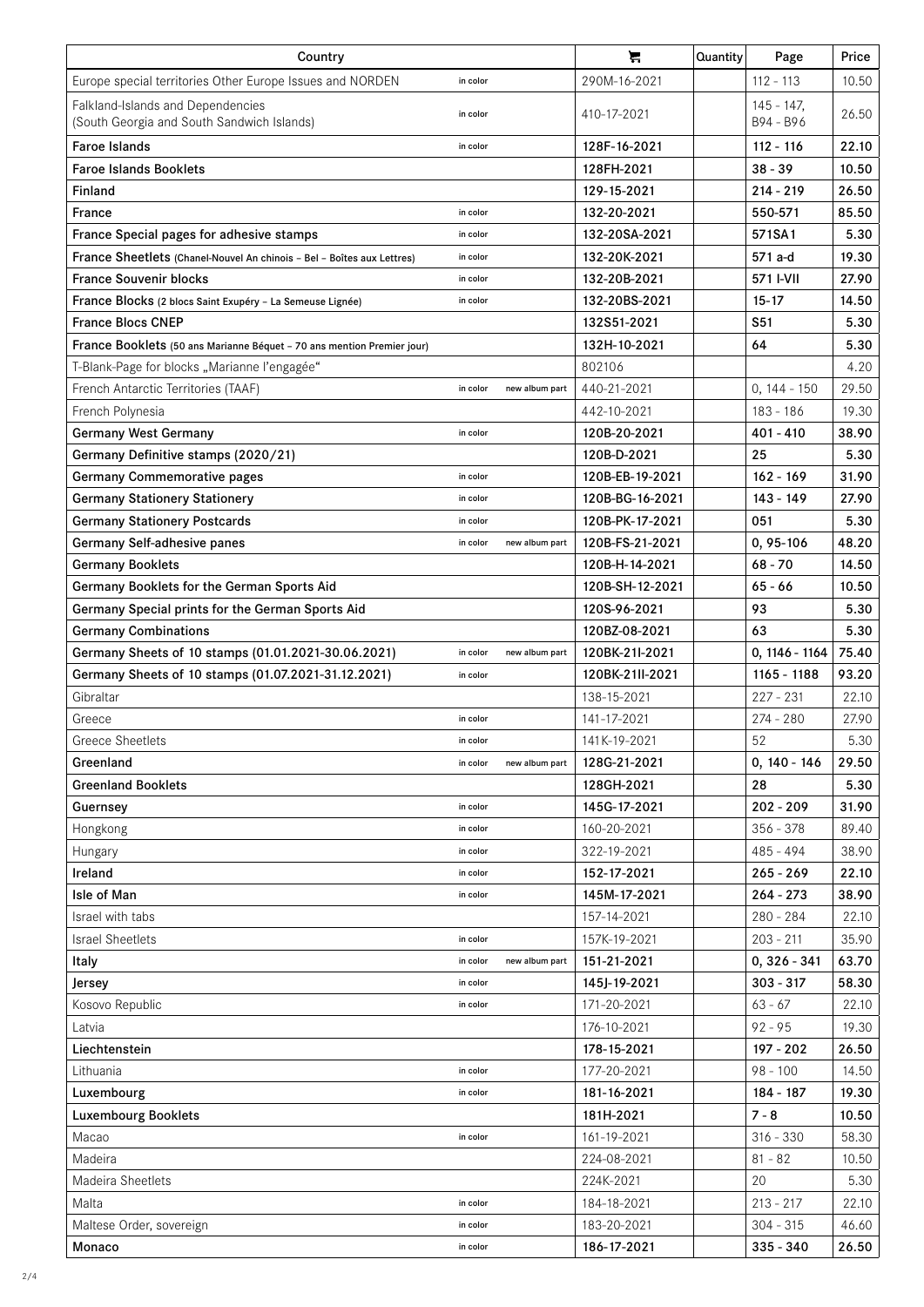| Country                                                   | ਸ਼                         | Quantity     | Page | Price          |       |
|-----------------------------------------------------------|----------------------------|--------------|------|----------------|-------|
| Montenegro                                                |                            | 170-2021     |      | $44 - 45$      | 10.50 |
| Namibia                                                   |                            | 510-15-2021  |      | 159            | 5.30  |
| <b>Netherlands</b>                                        | in color                   | 191-18-2021  |      | $346 - 355$    | 38.90 |
| <b>Netherlands Booklets</b>                               |                            | 191H-14-2021 |      | $72 - 74$      | 14.50 |
| <b>Netherlands Sheetlets</b>                              | in color                   | 191K-19-2021 |      | $219 - 227$    | 35.90 |
| New Caledonia                                             |                            | 446-10-2021  |      | $168 - 169$    | 10.50 |
| New Zealand                                               | in color                   | 495-20-2021  |      | $475 - 490$    | 62.20 |
| Norfolk-Island                                            |                            | 473-13-2021  |      | $148 - 150$    | 14.50 |
| Norway                                                    |                            | 195-11-2021  |      | 197 - 199      | 14.50 |
| Pitcairn Islands                                          | in color                   | 477-18-2021  |      | 135            | 5.30  |
| Poland                                                    | in color                   | 218-19-2021  |      | $436 - 445$    | 38.90 |
| Portugal                                                  | in color                   | 220-20-2021  |      | $563 - 576$    | 54.40 |
| Portugal Vending machine stamps                           | in color<br>new album part | 220A-21-2021 |      | $0, 154 - 159$ | 28.00 |
| Portugal Sheetlets                                        |                            | 220K-08-2021 |      | 77             | 5.30  |
| Ross Dependency                                           |                            | 496-2021     |      | 32             | 5.30  |
| Russia Republic (Russian Federation)                      | in color<br>new album part | 241-21-2021  |      | $0,679 - 701$  | 90.90 |
| San Marino                                                | in color                   | 250-17-2021  |      | $208 - 211$    | 19.30 |
| Serbia                                                    | in color                   | 196-16-2021  |      | $84 - 95$      | 46.60 |
| Slovakian Republic                                        | in color                   | 313-19-2021  |      | $111 - 116$    | 26.50 |
| Slovenia                                                  | in color                   | 169-19-2021  |      | $163 - 169$    | 27.90 |
| Slovenia Sheetlets                                        | in color                   | 169K-19-2021 |      | $166 - 177$    | 46.60 |
| South Africa                                              |                            | 508-15-2021  |      | 256            | 5.30  |
| Spain                                                     | in color                   | 272-20-2021  |      | $462 - 483$    | 85.50 |
| Spain Special pages                                       |                            | 272S-2021    |      | S80 - S84      | 22.10 |
| St. Pierre and Miquelon                                   |                            | 448-08-2021  |      | $98 - 100$     | 14.50 |
| Sweden                                                    | in color                   | 254-20-2021  |      | $229 - 234$    | 26.50 |
| <b>Sweden Booklets</b>                                    | in color                   | 254P-20-2021 |      | AB171 - AB174  | 19.30 |
| <b>Switzerland Sheetlets</b>                              | in color<br>new album part | 260K-21-2021 |      | $0, 99 - 105$  | 29.50 |
| Switzerland                                               | in color                   | 260-17-2021  |      | $212 - 219$    | 31.90 |
| Switzerland Booklets-Definitives and "Pro Patria"         |                            | 260H-79-2021 |      | 37             | 5.30  |
| Switzerland Booklets "Pro Juventute" (2019-2021)          |                            | 261H-80-2021 |      | 14             | 5.30  |
| <b>Switzerland Combinations</b>                           |                            | 260Z-13-2021 |      | $81 - 83$      | 14.50 |
| <b>Switzerland Blocks of Four</b>                         | in color                   | 262-20-2021  |      | 240 - 250      | 42.70 |
| Ukraine                                                   | in color                   | 243-20-2021  |      | $209 - 221$    | 50.50 |
| <b>United Nations GENEVA</b>                              |                            | 265-13-2021  |      | 138 - 142      | 22.10 |
| <b>United Nations GENEVA Booklets</b>                     |                            | 265H-2021    |      | 24             | 5.30  |
| United Nations GENEVA Sheetlets and se-tenant sheetlets   |                            | 265K-08-2021 |      | $93 - 97$      | 22.10 |
| <b>United Nations NEW YORK</b>                            | in color                   | 600-19-2021  |      | 204 - 210      | 27.90 |
| <b>United Nations NEW YORK Booklets</b>                   |                            | 600H-2021    |      | 24             | 5.30  |
| United Nations NEW YORK Sheetlets and se-tenant sheetlets |                            | 600K-14-2021 |      | 140 - 147      | 31.90 |
| <b>United Nations VIENNA</b>                              |                            | 605-14-2021  |      | 137 - 142      | 26.50 |
| <b>United Nations VIENNA Booklets</b>                     |                            | 605H-2021    |      | 24             | 5.30  |
| United Nations VIENNA Sheetlets and se-tenant sheetlets   | in color                   | 605K-19-2021 |      | $105 - 110$    | 26.50 |
| USA Reg. Issues, Commemoratives and Air mails             |                            | 512-15-2021  |      | $369 - 375$    | 27.90 |
| USA Booklets and self-adhesive panes                      |                            | 512R-09-2021 |      | H166 - H167    | 10.50 |
| Vatican                                                   | in color                   | 172-16-2021  |      | $223 - 227$    | 22.10 |
| Wallis and Futuna Islands                                 | in color                   | 444-20-2021  |      | 126 - 127      | 10.50 |